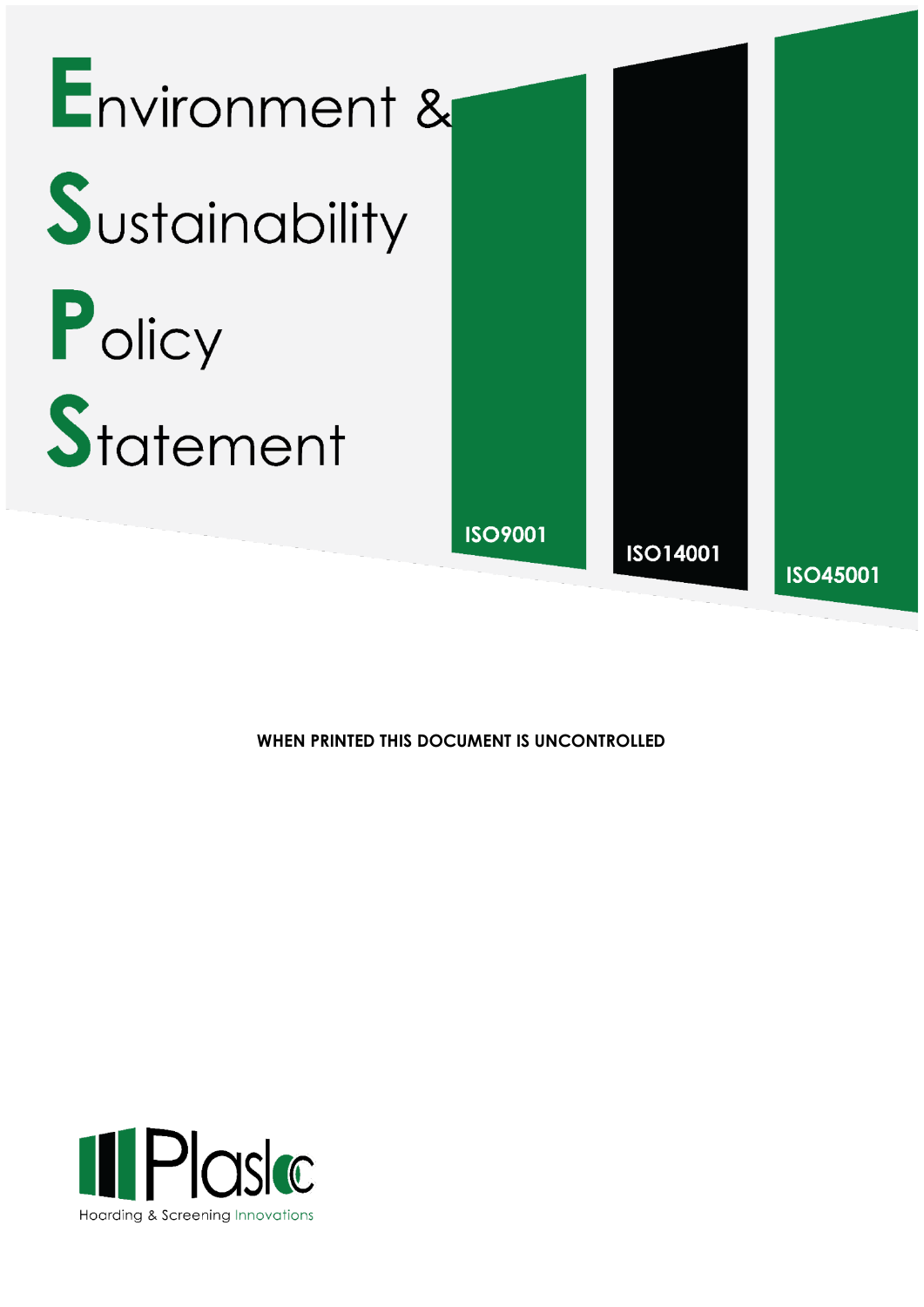Environment & Sustainability Policy Statement

Hoarding & Screening Innovations

In accordance with its duty to comply with legal requirements, which are listed in Plasloc's Environmental section 6.1.3.2, Plasloc is committed to maintaining and improving the economic and social wellbeing of both employees and the public who may be affected by its activities.

It is also working to ensure that in all areas where project sites are based Plasloc contributes towards a sustainable safe and high-quality environment. To demonstrate its commitment Plasloc Limited has drawn up the following statement of policy in respect of Environmental and Sustainability.

## **Environmental Policy Statement:**

Plasloc will seek to promote the conservation and sustainable use of natural resources and to minimise environmental pollution in all its activities. The objective will be to minimise the environmental impact of all our operations.

#### **The policy's overall aims are to:**

- $\bigcirc$ Pursue and encourage environmental sustainability.
- $\bigcirc$ Meet our legal obligations.
- $\mathbf{C}$ Work in partnership with relevant suppliers and parts of the community to promote environmental sustainability.

To do this Plasloc Limited will focus on reviewing and improving the following areas or activities:

- **Air** Reduce our own emissions of air pollution.
- **Resources** Reduce the consumption on non-renewable resources and encourage their replacement with renewable resources.
- **Water** Reduce the amount of water used and encourage water economy at all our project sites.
- **Waste** Use safe and economic services for recycling, refuse collection, cleansing and waste disposal. Promote waste minimization at all Plasloc sites including re-use, repair and recycling.
- **Energy** In conjunction with the Landlords to maximize energy efficiency in the design, maintenance and operation of Plasloc sites.

### **How will this be achieved?**

Plasloc will achieve this by including environmental considerations in policy development, strategies and business plan at all levels of the organisation. All work activities will be assessed with regard to the level of risk to the environment with COSHH assessments forming part of the environmental system.

Plasloc will promote knowledge and understanding of the global and local environment and our impact on it by:

- $\blacksquare$ Training and raising awareness in Plasloc's staff.
- $\mathbf C$ Use purchasing power to promote environmental sustainability.

This policy will be enforced by management and shall be subject to regular auditing and review.

# **Value for Money Considerations**

| Department:   | All | Doc Ref No.: | F-PD101-5.2 |
|---------------|-----|--------------|-------------|
|               |     |              |             |
| Revision No.: |     | Issue Date:  | August 2018 |